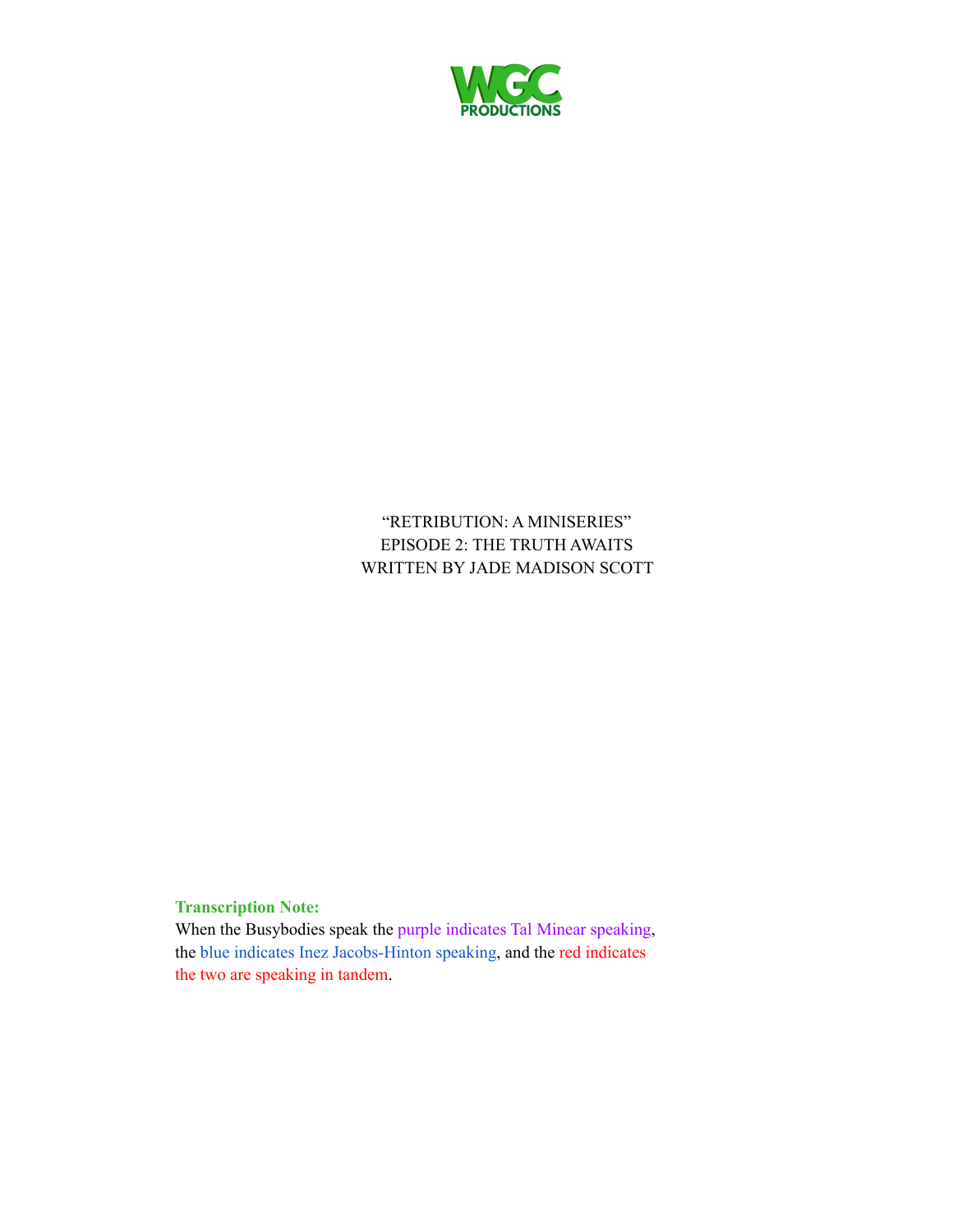## **Scene One Introduction**

## **HOST**

WGC Productions presents-

(Retribution Theme)

Retribution: A Miniseries. You are now listening to episode 2. Content Warnings for this episode can be found at wgcproductions.com. Transcripts for this episode can be found in the same place. Alright go along now, and you might wanna be on your best behavior, you know how the neighbors can be.

#### (Retribution Theme Fades Out)

## **Scene Two Terra's Kitchen: Dusk**

(NEIL is sitting in Terra's kitchen reading a paper. TERRA enters, tired but triumphant.)

#### NEIL

Terra, you look miserable. Did you get any sleep last night?

#### TERRA

Buck up, Neil, you old homebody. I've done you and me both a real favor. I stopped the drought. Rain should be coming any day now.

NEIL Come again? TERRA I stopped the drought. NEIL Terra, what did you do? TERRA I told you I-**NEIL** 

No, no, no. I mean what did you do to make you think you did what you think you did?

## TERRA

I found the father.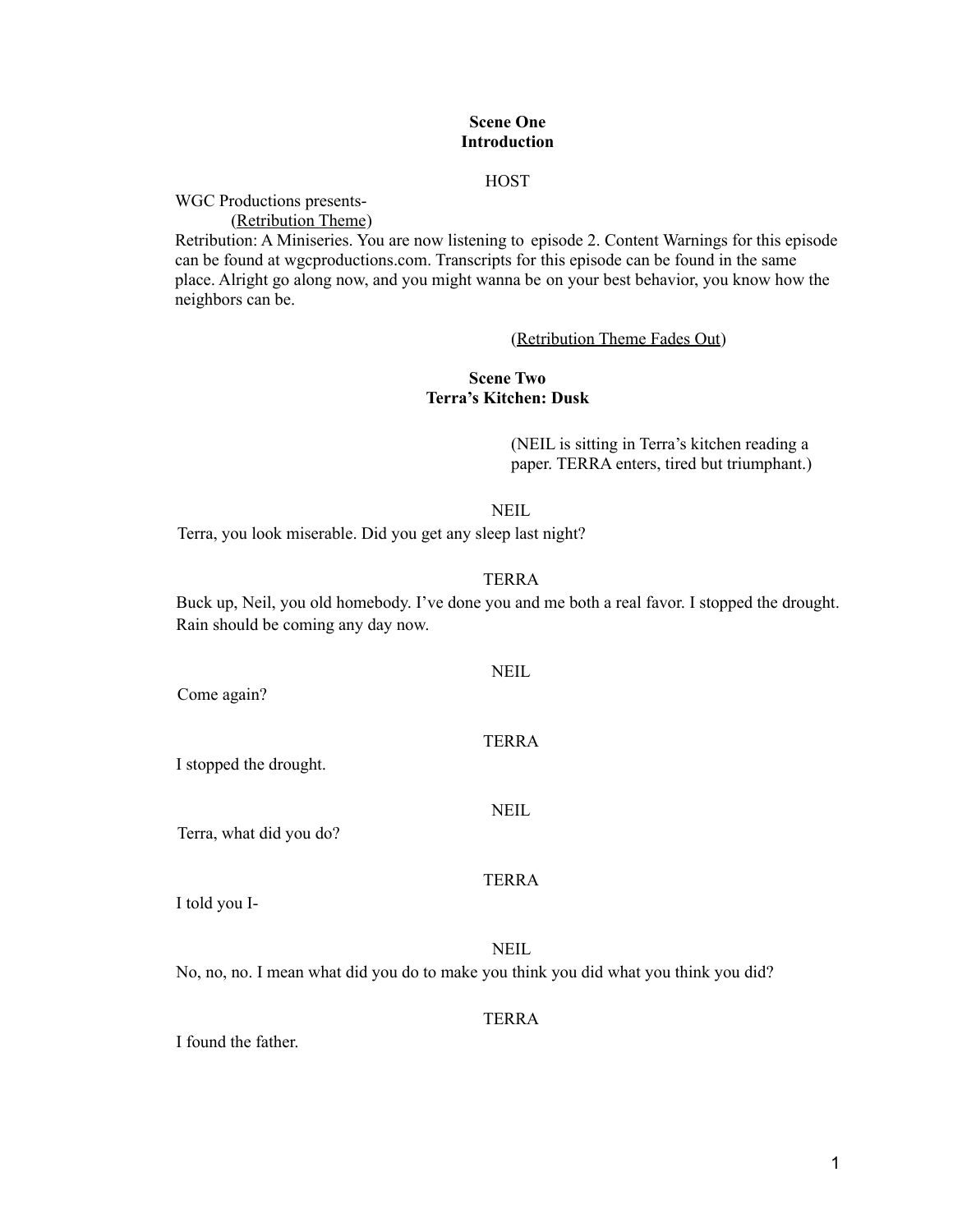NEIL

TERRA

Ms. Gravis'-

Yes, Willow's. Keep up, Neil. Usually, you're so sharp.

NEIL

It's just….how'd you even find any of this out?

TERRA

Irving told me.

NEIL

Irving!

## TERRA

Calm down. Yes, Irving. Apparently, him and Ms. Willow Tree have been having an affair of sorts for the past couple of years. Well, he never told me how long it's been going on, but he said it'd happened more than once, so

## **NEIL**

He and Ms. Gravis?

## TERRA

No, him and Ms. Betty. Yea, him and Willow. Neil, are you feeling okay?

(WILLOW enters in a fury.)

## WILLOW

Terra McHale!

Damn, I need to reinforce that door.

Miss, you need to le-

## WILLOW

Would either one of you thick-headed beasts tell me why my father burst into my room today talking about how he was going to murder Irving?

## TERRA

Oh, that's bad.

# TERRA

NEIL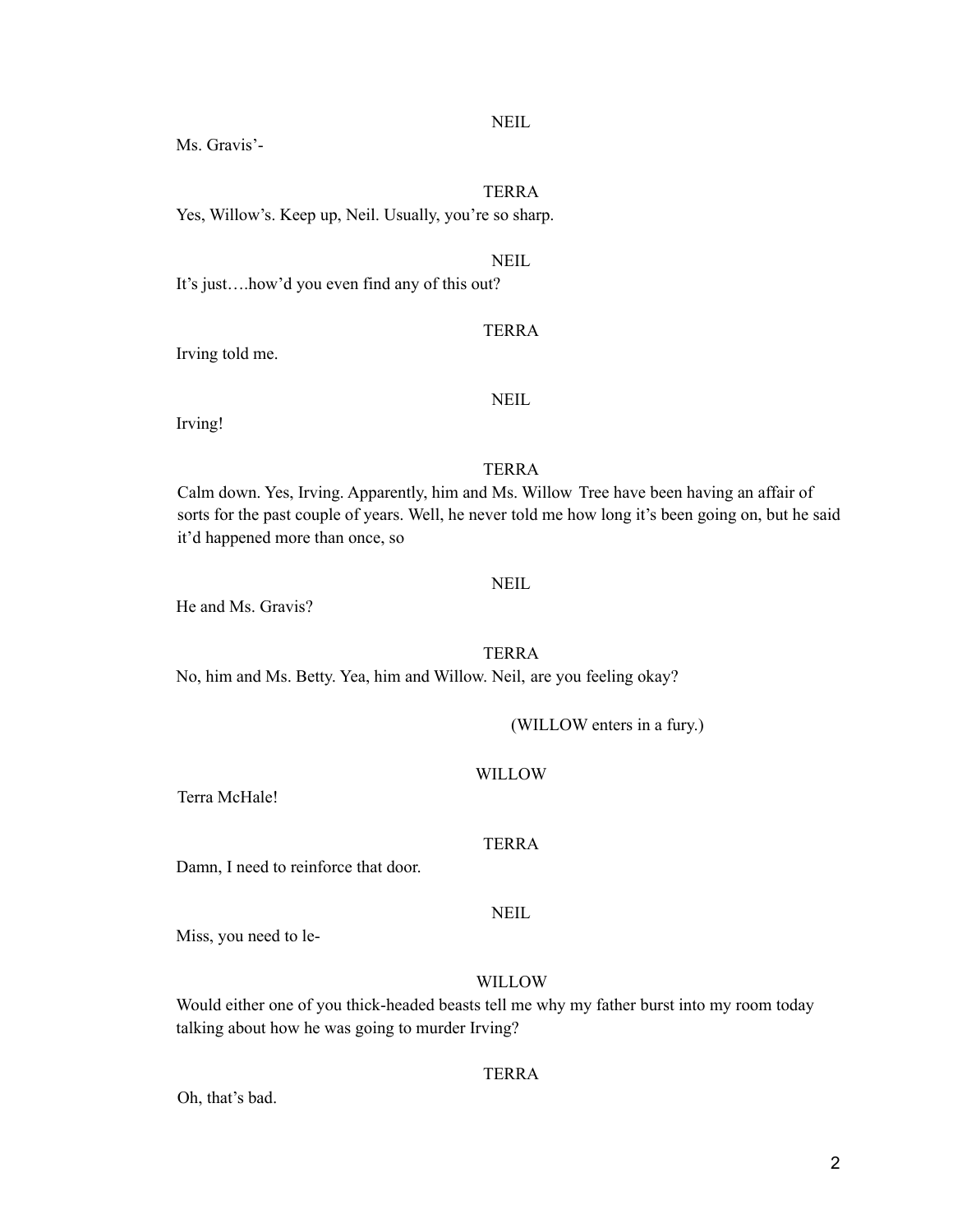Yes, it is, which is why I had to hitch a ride to get all the way out here. I figured you had something to do with it.

## TERRA

I may have had a hand, but everything else was all Irving. He told me how you two got to know each other in the Biblical sense

WILLOW TERRA And how the baby was his-WILLOW TERRA But he seems excited to be a father. NEIL

That little boy couldn't take care of a rock.

TERRA/WILLOW

He runs a flower shop, Neil/ He owns a flower shop, Cornelius.

NEIL

Ain't the point

Oh, Lord

Oh, Lord

WILLOW

No, the point is you've been diggin' in my business.

#### TERRA

Your business is all of our business. My farm-

## WILLOW

No one cares about your farm but you. You think your farm matters compared to this. I've got a whole new life to take care of, and it's already been stained with tarnish.

## **TERRA**

Don't talk about it that way!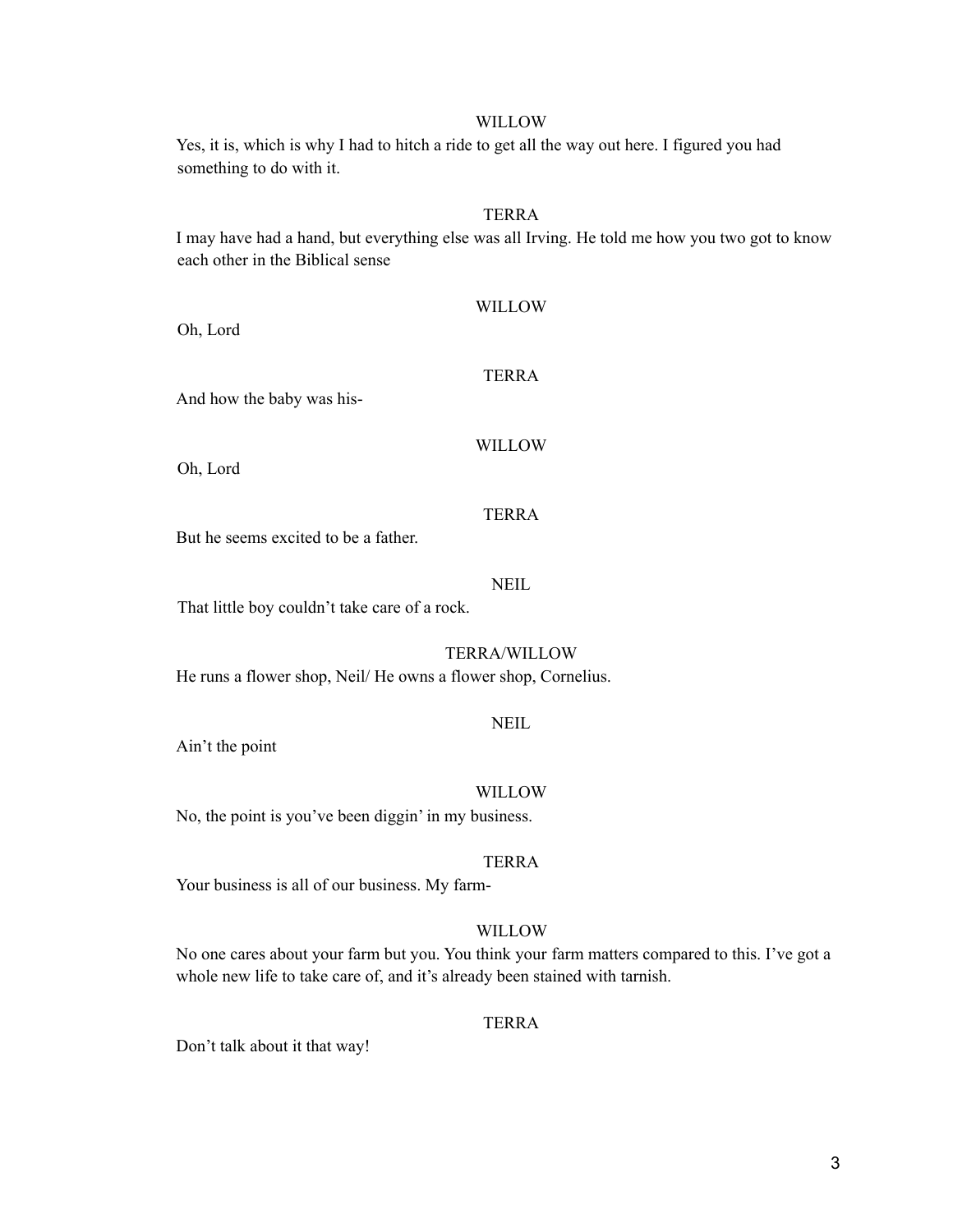NEIL

## TERRA

No, you can't come in my house and talk about my livelihood that way. Now, you best apologize or you better get out.

## **NEIL**

I'm sorry, Miss. Could you just leave my sister and I for a quick minute? Take a seat in our parlor, it's well furnished. This way, please.

(WILLOW exits)

Terra Anne McHale….now I don't know exactly what you did and it doesn't matter, either. You can't go around talking to people like that. Treating them like that. I mean, she's a lady

## TERRA

I'm a lady.

## NEIL

Well, she's a pregnant lady, and you can't speak to her that way. Go apologize. You were wrong.

#### TERRA

No one respects me. No one respects what I do. Farmin' isn't just putting seeds in the ground, Neil. It's building a community. It's making something more than yourself for people who need it. Farming is a kindness and I want to be kind…..Neil, I don't know what I'd do if I had to shut down the farm. It's my gift.

#### NEIL

You seem like you're under an awful lot of stress here. Might it be better if you go back to Boston to rest?

## TERRA

No.

NEIL

Terra-

## TERRA

No, Neil. I can't go back there.

## NEIL

That's home, Terra. This...all of this isn't anything more than a fantasy constructed in the middle of a three-year-long psychotic break. This obsession with the rain, that fake accent you seem to have put on, this farm...it's all a dream, Terra.

Terra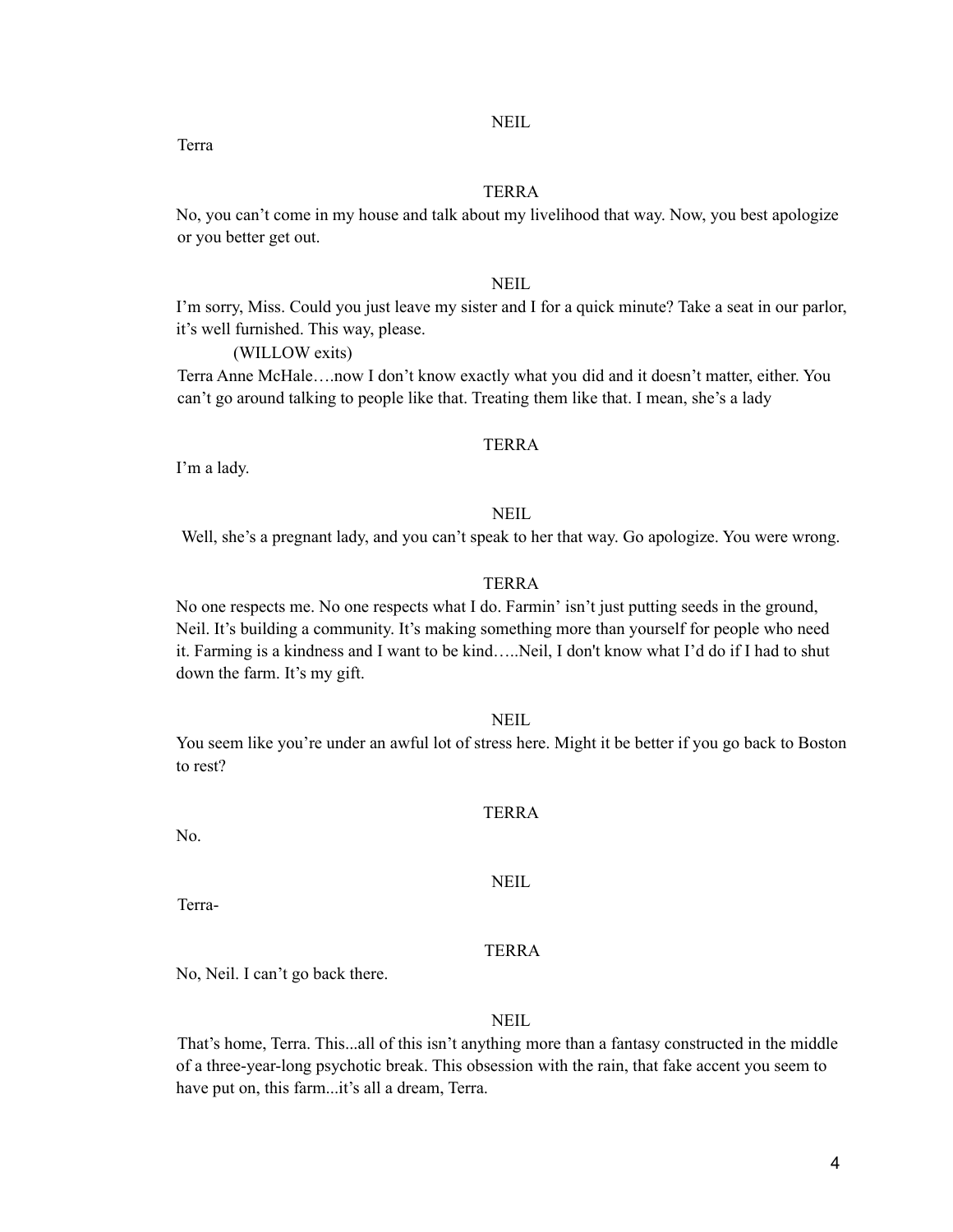5

TERRA

And what do you know about my dreams, Neil? That place is bad for me. With mother and father….I hate that man, Neil. I'll hate him forever.

## NEIL

That man is the one who paid for this house. Lest you forgot, it's his money you stole to buy this place. You're lucky you're his favorite and he didn't ask me to bring you back to Boston kicking and screaming.

(Terra's anger forces her out of her accent.)

## TERRA

Favorite? I should…..don't you ever, ever speak about that man like that to me again. I swear to God, Cornelius..... don't pretend that he is some sort of saint when I've seen what he is.

**NEIL** 

And what is that?

(Beat)

## TERRA

You wouldn't understand.

## **NEIL**

How can I if you don't tell me? It's always secrets and lies with you. Terra only cares about Terra, yes? Well, I have a life too. In Boston. Where we belong.

## TERRA

Go back, then.

**NEIL** 

You know Father won't take me back without you.

(Terra finds her accent again.)

#### **TERRA**

Then I suggest you get comfortable.

**NEIL** 

Go to Hell.

# WILLOW

(WILLOW enters)

It's getting awful dark, and I can't stand to be in here for any second longer.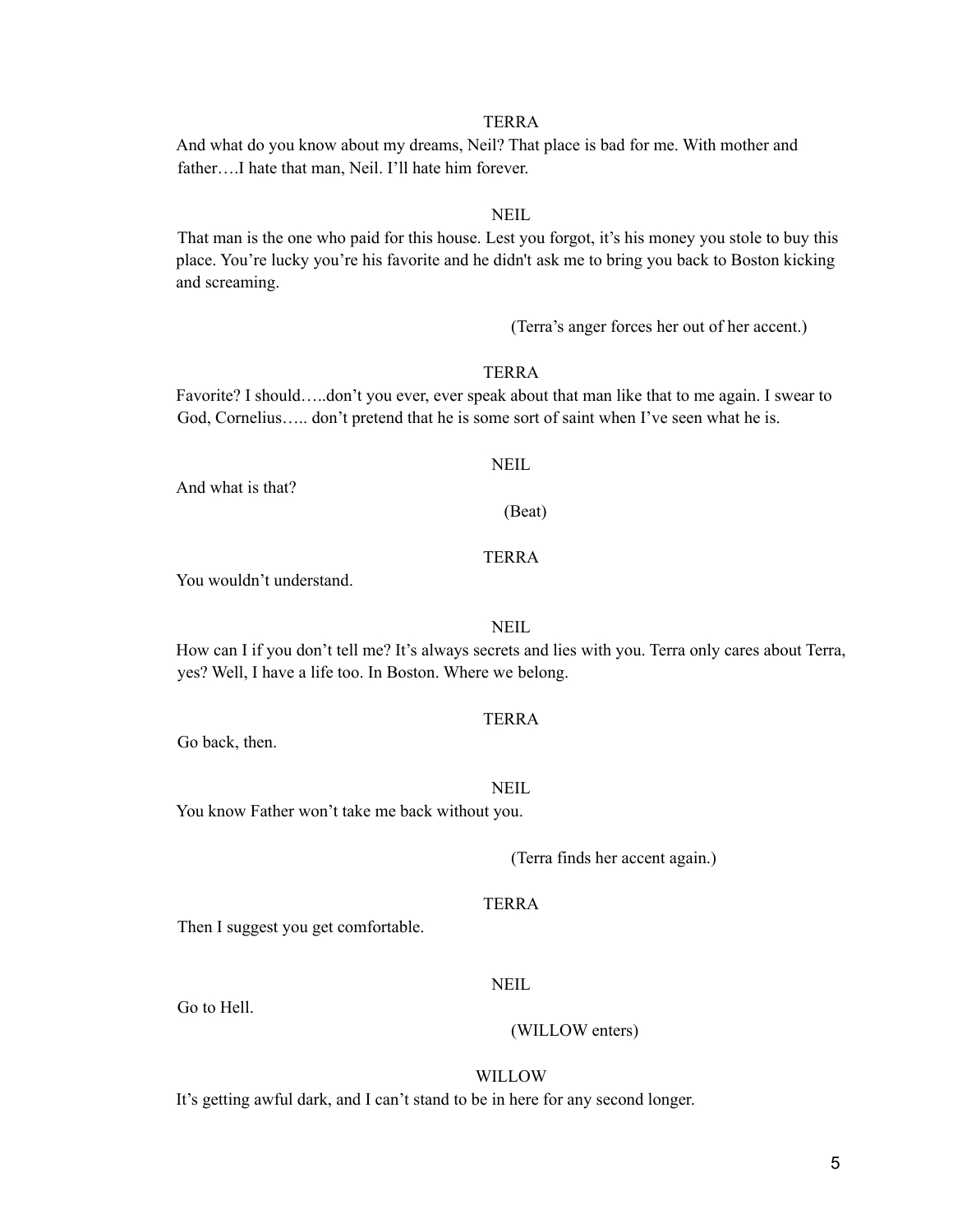| I'll walk you                |                                                               |                                    |
|------------------------------|---------------------------------------------------------------|------------------------------------|
|                              | I don't want to spend a single moment longer with you either. | <b>WILLOW</b>                      |
| I'll walk you out, Willow.   |                                                               | <b>NEIL</b>                        |
| Look Willow, I               |                                                               | <b>TERRA</b>                       |
|                              | What? What's wrong with you now?                              | <b>WILLOW</b>                      |
| Terra, what's the            |                                                               | <b>NEIL</b>                        |
| Youyou called her, Willow.   |                                                               | <b>TERRA</b>                       |
| What?                        |                                                               | <b>NEIL</b>                        |
|                              | You called herOh, Neil, tell me it's not true.                | <b>TERRA</b>                       |
| Maybe I should wait outside. |                                                               | <b>WILLOW</b>                      |
|                              |                                                               | (WILLOW quickly leaves the house.) |
|                              | You and Willow. Tell me that's not true.                      | <b>TERRA</b>                       |
| Inow, wait a minute          |                                                               | <b>NEIL</b>                        |
| Oh, Cornelius.               |                                                               | <b>TERRA</b>                       |
| I don't-                     |                                                               | <b>NEIL</b>                        |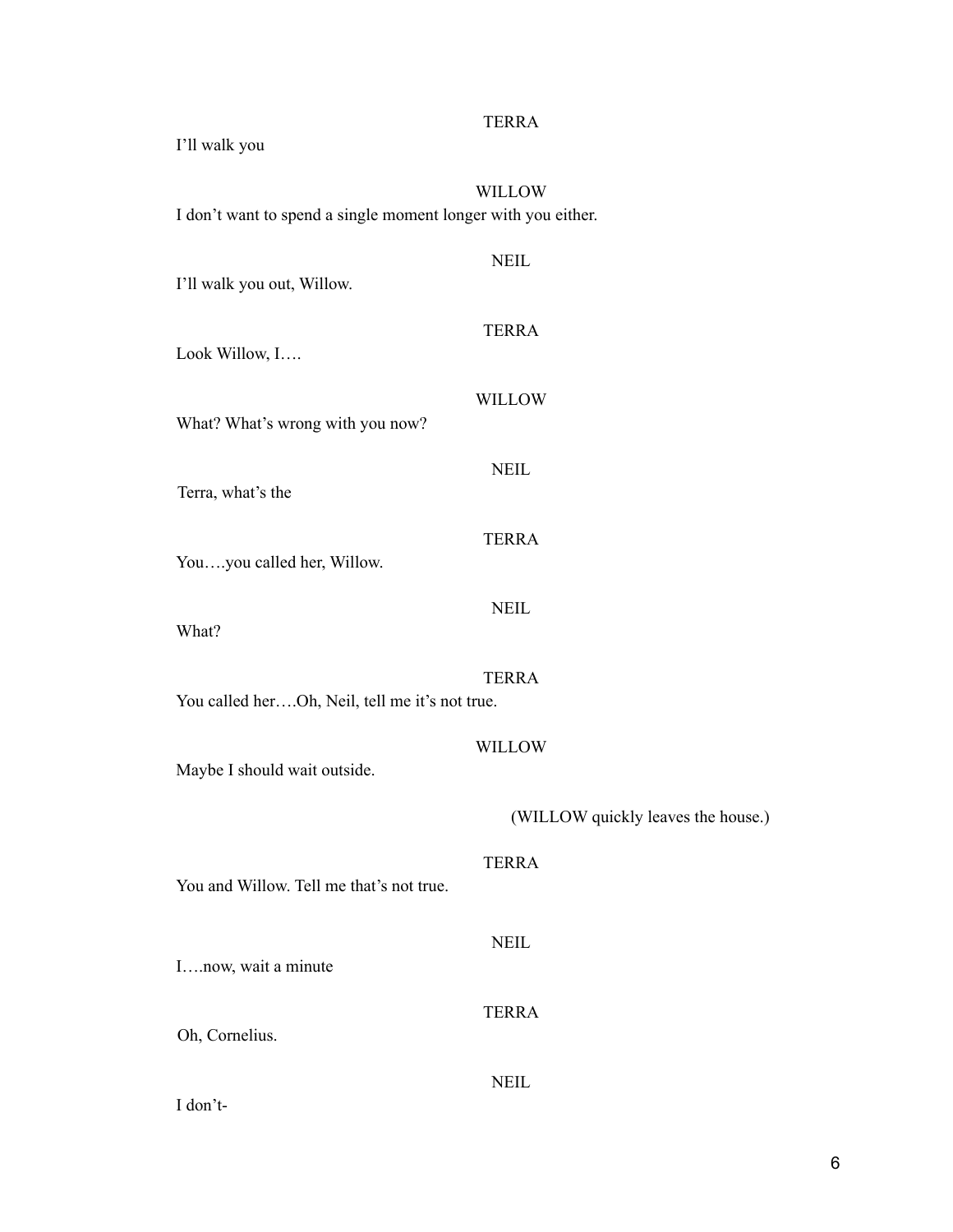You called her Willow. Not Miss Gravis. Willow. You said it with such tenderness, I….you took her hand, you...when I told you about Irving, that wasn't confusion, that was anger. When I told you about the pregnancy that wasn't prudeness that was guilt. Oh, Cornelius, is that child yours?

#### NEIL

I…..I'm not….I…..I don't know.

#### TERRA

Well, you'd better know. You and Irving are the only two men who've laid with her so the child must be one of yours.

#### NEIL

What makes you think that we're the only two?

#### TERRA

You know how many men are in this town, and now that I've seen what she fancies, there aren't many like the two of you running around. Jesus, Neil. You had me going around looking like a fool when you were here the whole time. Are you even gonna take care of her? I feel like I ought' tell someone

#### NEIL

Please, don't tell father. Terra, I'll be done for. He'll never let me marry now that I've gone and ruined some girl. I'll never get the business. Terra

## TERRA

And you shouldn't. Cornelius, take some responsibility, man, if I can even call you that. Jesus, don't you have any standards

#### NEIL

You sound just like him.

#### TERRA

Do not do that. Do not compare me to Father.

## NEIL

What? You do. So judgemental. So high and mighty. So convinced that your way is the only way. For someone you claim to hate, you're a lot alike.

(Beat) You're not gonna tell him. Are you? (Terra turns away.) Thank-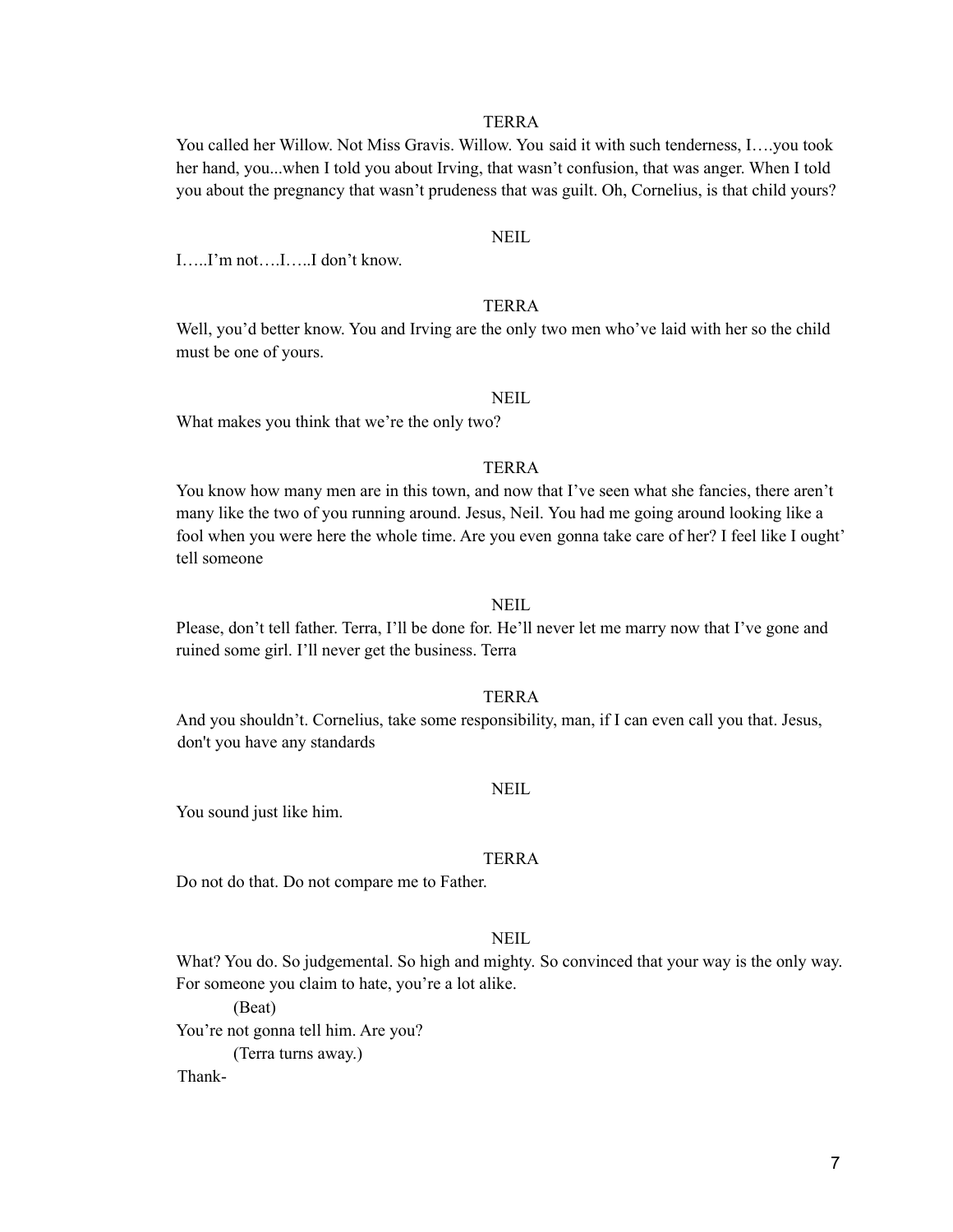Go home, Neil. I don't want to look at you.

(NEIL hesitates. NEIL exits. Transition Music.)

## **Scene Three Town Square: The Next Morning**

(BUSYBODIES, MS. BETTY, and CLETUS are beside themselves with excitement and a deep-rooted compulsive energy, as if the words are being pulled out of them)

#### **BUSYBODIES**

Two fathers. Two. One outsider. One who belongs to us. One child. Two girls. Too much to handle. Too much to know.

#### **CLETUS**

So much was had.

## MS. BETTY

Too much to know.

## **BUSYBODIES**

Yet the Lord without mercy won't let the rain waters flow. The land is barren. Crops can't grow. Just this morning another two families gone. Now the money's run out, we're a living swan song.

## MS. BETTY

Can't believe the preacher was wrong.

## **CLETUS**

I can. No one with that much self-love can be right no way.

#### MS. BETTY

Wonder how Willow is? Why I remember when she was small enough to hide behind her mother's skirts and now she's old enough to throw her skirt back for every man that walks by.

## CLETUS

Mattress on her back.

#### BUSYBODIES

Back to the sky.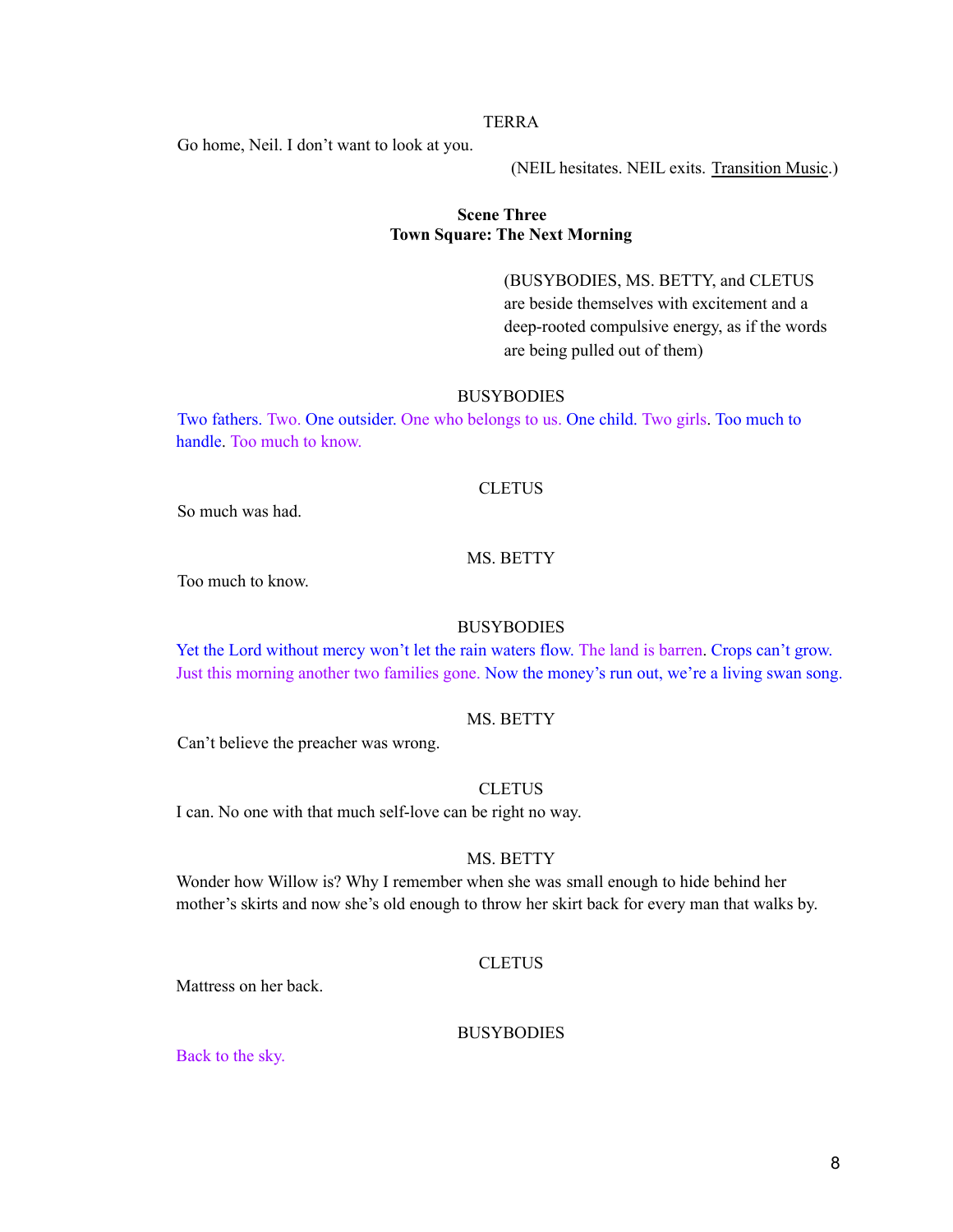**CLETUS** Open to every man who longs to pass by. Oh, what a girl. Miserable girl.

#### **BUSYBODIES**

What a waste.

MS. BETTY

BUSYBODIES

What happened to that little girl?

Her mother happened.

(MS. BETTY realizes the truth.)

MS. BETTY

**CLETUS** 

Her father happened.

What's that?

MS. BETTY

Her father. The butcher.

BUSYBODIES

Oh? (Everyone realizes the truth.) Oh.

(Beat. Denial.)

**CLETUS** 

Right. Where were we?

**BUSYBODIES** 

Which *boy* took her we'll never know, but such salacious, licentious, delicious

MS. BETTY

Do you think we must beg for forgiveness or do you think, like a curse, it will be given freely?

#### **CLETUS**

Betty, you're throwing off our rhythm, Jesus.

## MS. BETTY

Heavy souls we shall be, but hush up here comes our cast of players now. Caught in some living drama.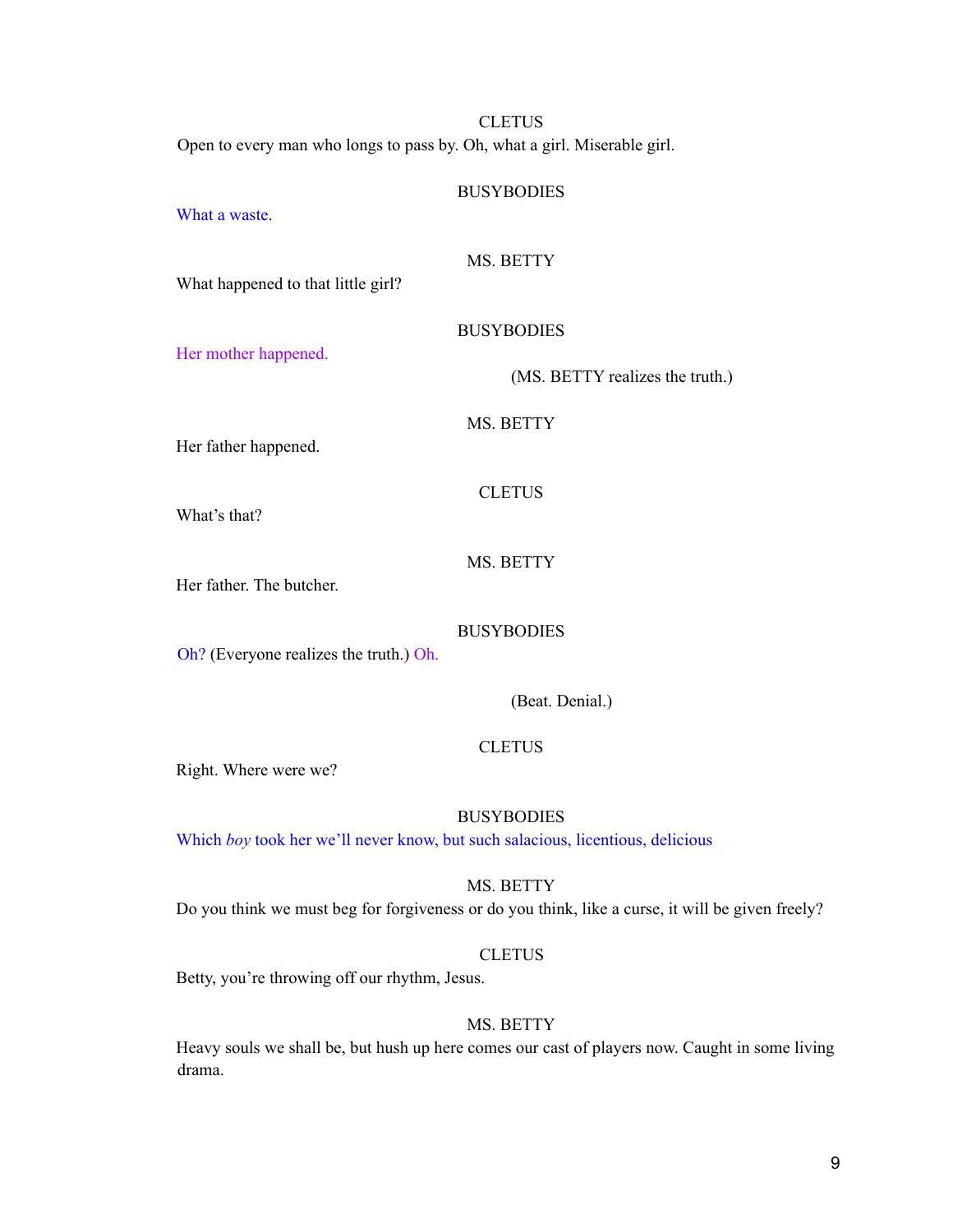## (IRVING, NEIL, and WILLOW enter. Things are not going well.)

## WILLOW

Boys, please leave me alone.

## IRVING

I can not. I love you, Willow Gravis. I want to be with you.

## NEIL

I thought you loved Terra.

#### IRVING

I do. You can love more than one person at once.

#### **NEIL**

Not legally. Willow, is this the boy you want to raise your child? Now, I know we're not sure if the child is mine, but if it is I will gladly send you and the boy up to some small town near Boston. Salem, perhaps. Medford has lovely autumns

## WILLOW

I don't want to leave, Neil.

#### NEIL

And why not?

#### IRVING

Because you're a sad man, Cornelius.

NEIL

And what does that make you, flower boy?

#### **WILLOW**

Boys stop being boys, and be the men you told me you were. (The BUSYBODIES laugh.)

And now you've got all these eyes on me….just go. Both of you.

## IRVING

I'll check on you later.

(IRVING exits.)

## NEIL

We'll talk.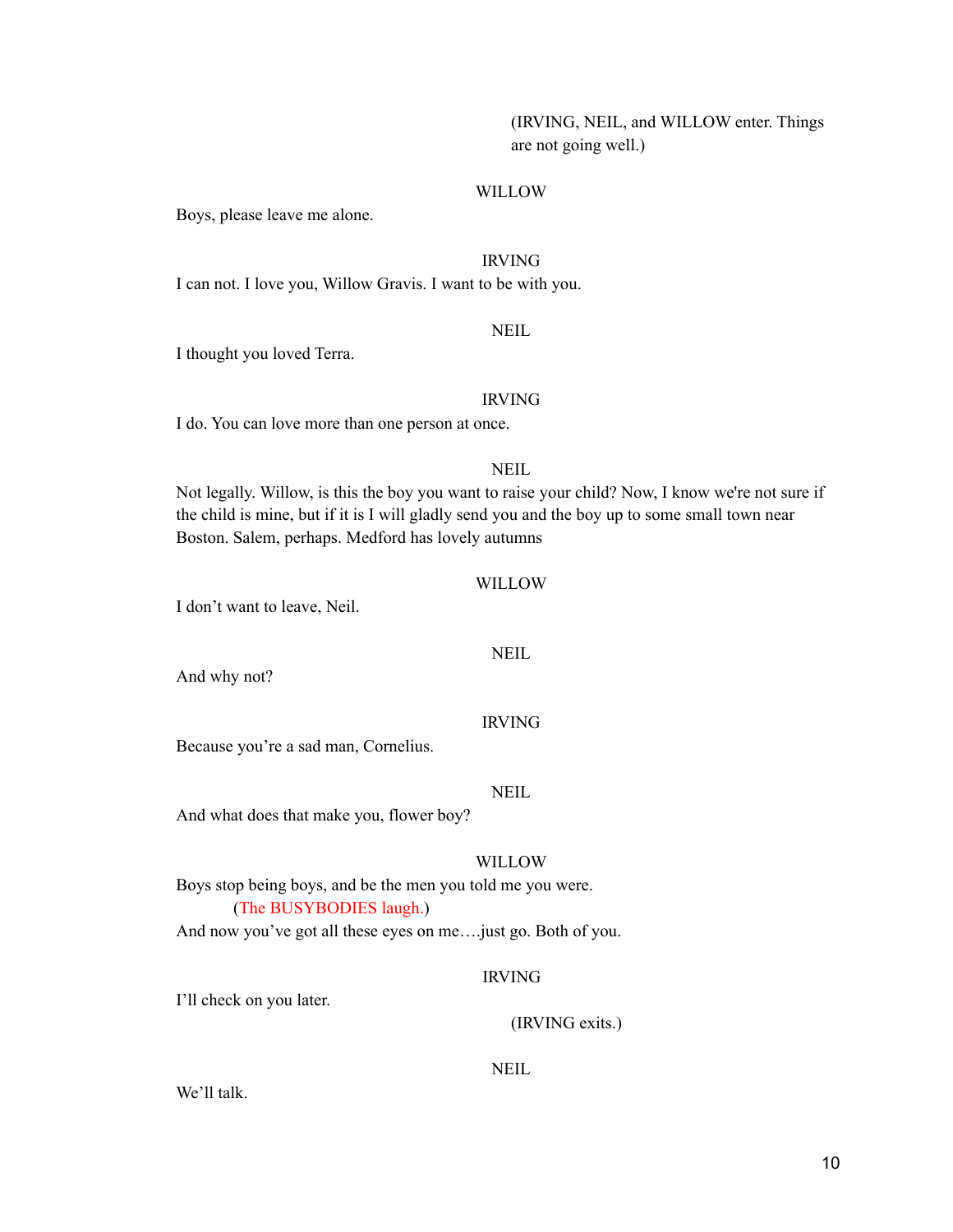#### (NEIL exits. )

#### WILLOW

You too. All of y'all too.

#### BUSYBODIES

Fine, Weepin' Willow. But we know where you are.

#### **CLETUS**

We know it all.

#### MS. BETTY

We know too much.

## (BUSYBODIES, CLETUS, and MS. BETTY exit. WILLOW melts.)

#### WILLOW

Have I done something, God? Have I? Have I earned this? I've asked for so little for so long, how much longer am I supposed to wait? Or have I got it all wrong? Is this what I've asked for? Is it? Because if it is, this is not what I want. If this is what I asked for, please take it back. You have to take it back. Let me try again. Let me try again. You….you owe me….I try so hard, you owe me.

#### TERRA

(Distant)

Willow, there you are. I've been looking for you.

#### WILLOW

Of course, she has.

#### (TERRA enters)

#### TERRA

I've been looking everywhere for you, Willow.

#### WILLOW

What do you want now? Haven't I been through enough? What else could you need to know?

## **TERRA**

Willow, I'm sorry. I am so sorry.

#### (Roll of Thunder)

11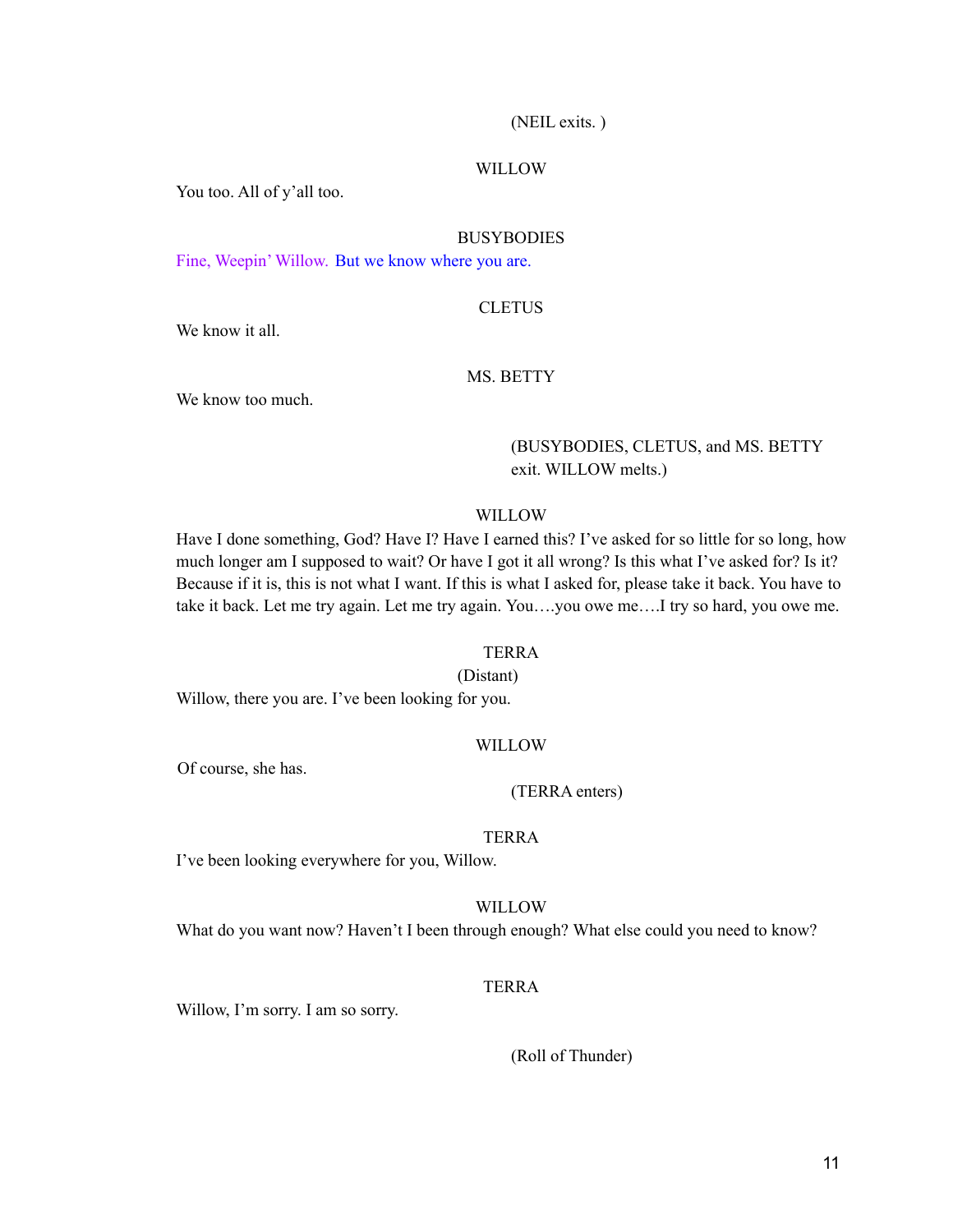What?

#### TERRA

Yeah, I....this whole thing. I was just sitting at my table thinking. Remembering how I felt when someone did what I did to you. Stole my secrets and made them plain. I'm truly ashamed of how I acted. Of how I treated you

#### WILLOW

You want to apologize? Why no one has apologized to me since….well no one's apologized to me.

#### TERRA

Truly? Not even...Say your parents made a mistake. They wouldn't apologize to you?

#### WILLOW

No. I mean, my mother died too young for me to….and my father he….he's not the sorry type.

#### TERRA

Mine either. When he was wrong, he was always wrong, he'd just throw money at me. Like it was his money I wanted. Bull-headed man.

#### WILLOW<sub>1</sub>

I thought you would have liked your father.

## TERRA

You were right. We must not have talked much.

#### WILLOW

But I mean, why wouldn't you? He was rich

## TERRA

Money doesn't have a single thing to do with it! You think Neil'll be a good father just because he has money? Wait...that was....sorry....no, me and my father are...no. (Beat) He's a fine man, I suppose. A man with friends who like him for more than his money. A kind wife…..Neil loves him too, so maybe it's just me? But when he speaks, I... (Beat) You know, three years ago, before I moved here, I was twenty-four. There aren't many unmarried twenty-four-year-old socialites in Boston, and the few there are have some pretty nasty rumors flung about. I had a pretty nasty rumor, and Father….oh, how he hated it. Wanted me to be married off to a stately respectable boy. I told him I didn't want to marry. Wanted to travel and see the world and be a person, not a wife. He told me that I didn't have a choice anymore. Of course, it didn't matter that I was already in love. We courted each other in secret for nearly two years before he found out. Poor people and my Father never mixed after all. He was a farmer actually, my love. Wanted a farm out west. Said it would be his gift to the world. (Beat).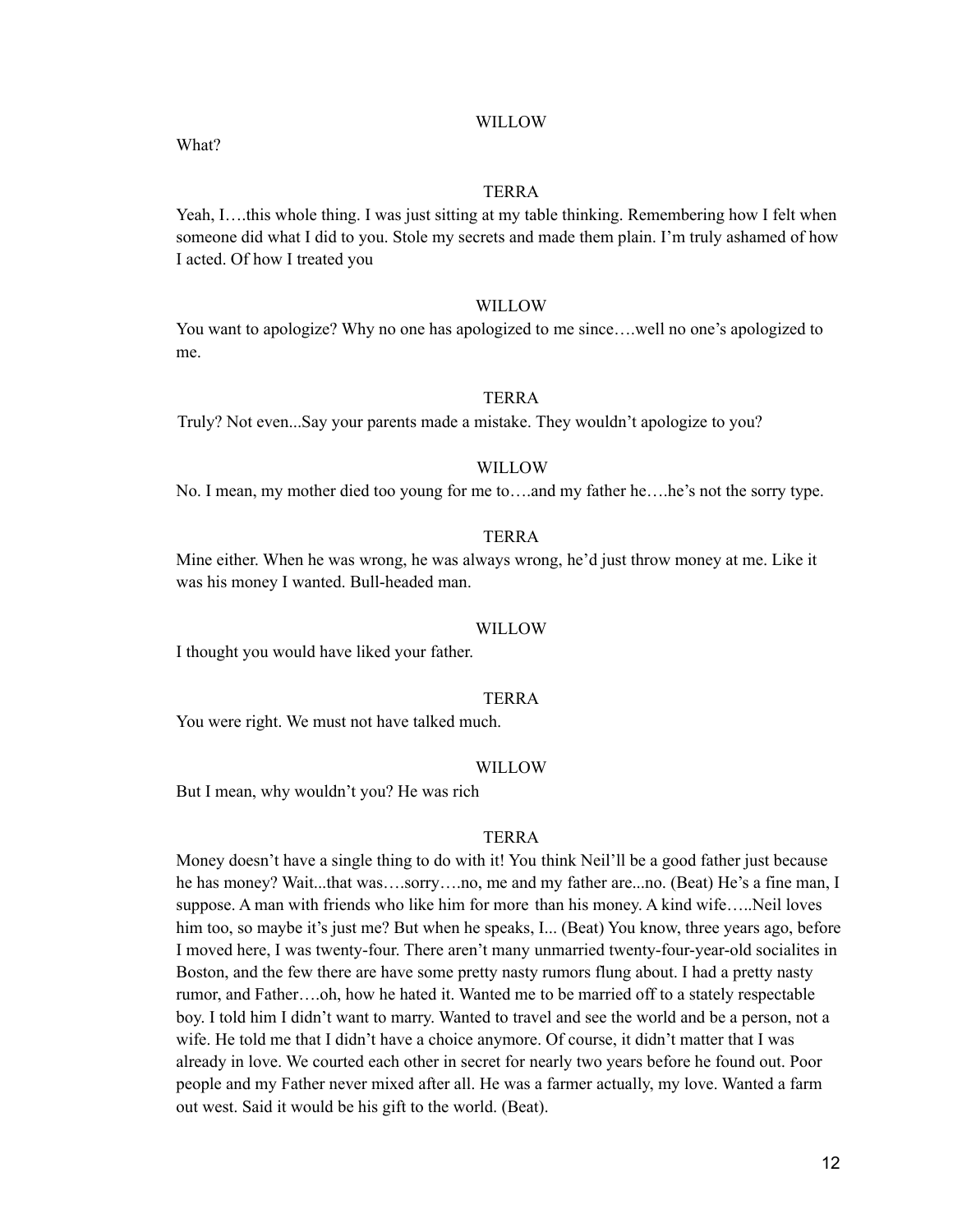When Father found out.... Father crushed his business. Told no one to buy anything even associated with…told 'em to not even sell to….. I snuck 'em money, but I was discovered, cut off, and sent to a convent for reform….. When father sent for me and I returned home, I found out she...I mean….It...I'm not….please don't-

#### WILLOW

It's okay. Who do I have to tell?

#### TERRA

She died. Maggie, she, uh, she died. She….she was twenty-three and she was so gentle with everyone, more than I could ever be, and she laughed with her whole body, like with her whole torso, and she could talk your ear off about everything you never even knew you wanted to know about and she just had all these….she had all these plans about how she was going help the world with her food and her farm and she just had so much she wanted to do, but, she died because my Father starved her out. My Father. (Beat) Do you know he even orchestrated it so she couldn't be buried in the church cemetery. Said he left her in the road to be picked clean. He looked me in the eyes and told me that she…..(Beat) My family said I had a psychotic break. Stealing as much money as I could from the family safe, packing a suitcase, and taking the first train out of Boston to travel as far as I could? Of course, it's psychotic. (Beat) Psychotic? It was perhaps the sanest thing in the world. (Beat) God, I hope she's proud of me. (Beat) I must be talking your ear off. Sorry, I've just never told anyone about this before.

WILL OW

| You don't have any friends, do you? | WILLOW        |
|-------------------------------------|---------------|
| I have Irving.                      | <b>TERRA</b>  |
| Irving. Can I tell you a secret?    | <b>WILLOW</b> |
| I've told you all mine.             | <b>TERRA</b>  |
| I never much cared for Irving.      | <b>WILLOW</b> |
| What?                               | <b>TERRA</b>  |

#### WILLOW

I know. Aren't I awful? I know you're only supposed to share yourself with people that you deeply and truly love, but I never much believed in all that anyway.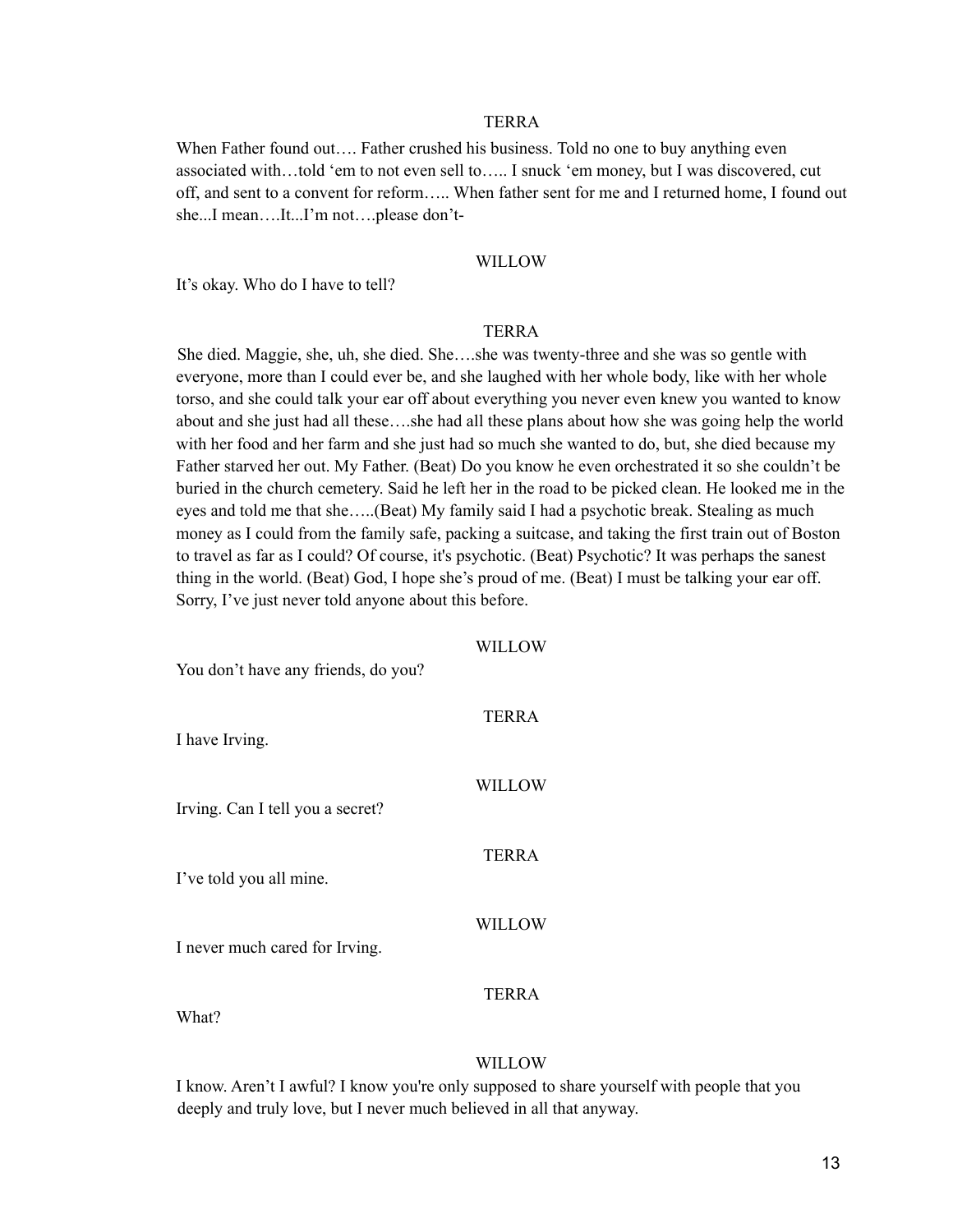No. No. I get it. He can be….unruly sometimes.

## WILLOW

Always so pushy. So excitable.

#### TERRA

And he can never stop his mouth from running.

#### WILLOW

Never! It's just going all the time. Like, boy don't you ever get tired with all that talking.

(They share a laugh.)

## TERRA

Huh?

## WILLOW

What?

## TERRA

Nothing. Nothing, I just don't think I've ever seen you smile.

#### **WILLOW**

Course you don't see me much at all.

## TERRA

Fair.

#### WILLOW

You know, if someone told me I'd talk to Terra McHale this many times in one week, I'd think they'd have lost the best parts of their mind.

## TERRA

I know what you mean.

## WILLOW

I mean, after all you are the Terra McHale. Act of God. Vicious girl. Miserable girl.

## TERRA

Miserable girl. (Beat) Still, that was nothing compared to you. What was that rhyme I heard some kids singing 'bout you? "Gravis'so shy she never says a word. Locked up in her cage like a golden bird. As bland as flour and as smart as ice. She'll leave her house once but she'll-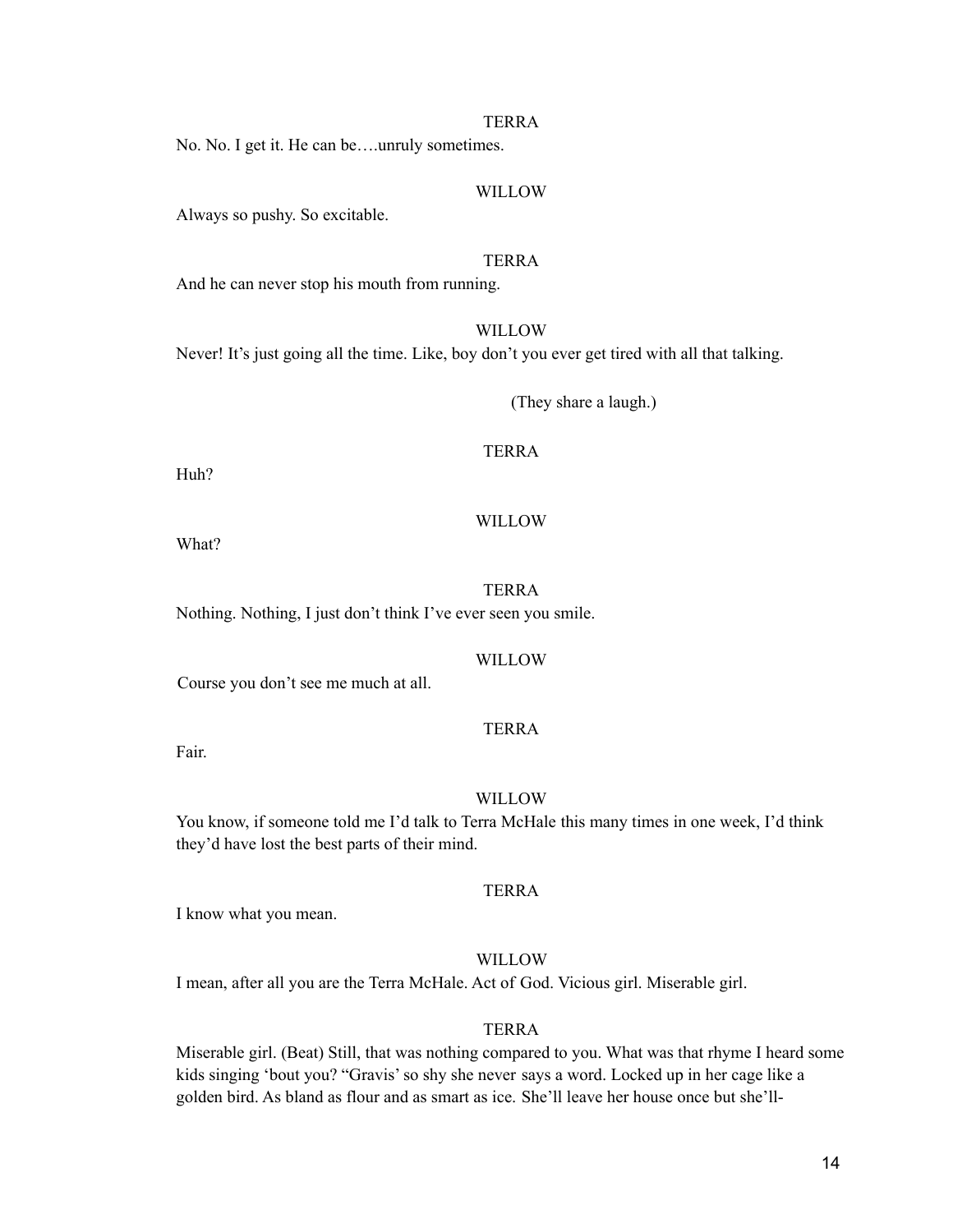"Never leave twice." I heard that one.

## TERRA

Never understood that 'smart as ice' bit. You know, you must be awfully famous to have songs written in your honor. I'd never have a song.

#### WILLOW

Honor?

## TERRA

I don't think they describe you very well, though. I don't know much about you yet, but shy is not the word I'd choose for you. Spitfire, maybe.

(WILLOW is silent.) What's ailing you?

#### WILLOW

I wasn't shy.

## TERRA

That it?

## WILLOW

That it? You teasing me, McHale?

#### TERRA

No. Obviously not

#### WILLOW

'Cause I'm not like you and all the rest of them. I got feelings. I'm not here to pretend and share with all town gossips

## TERRA

What'd I even do?

#### WILLOW

I wasn't shy. I was scared. I was scared.

## TERRA

Scared of what?

WILLOW

Scared of what! Scared of….of…..you don't know?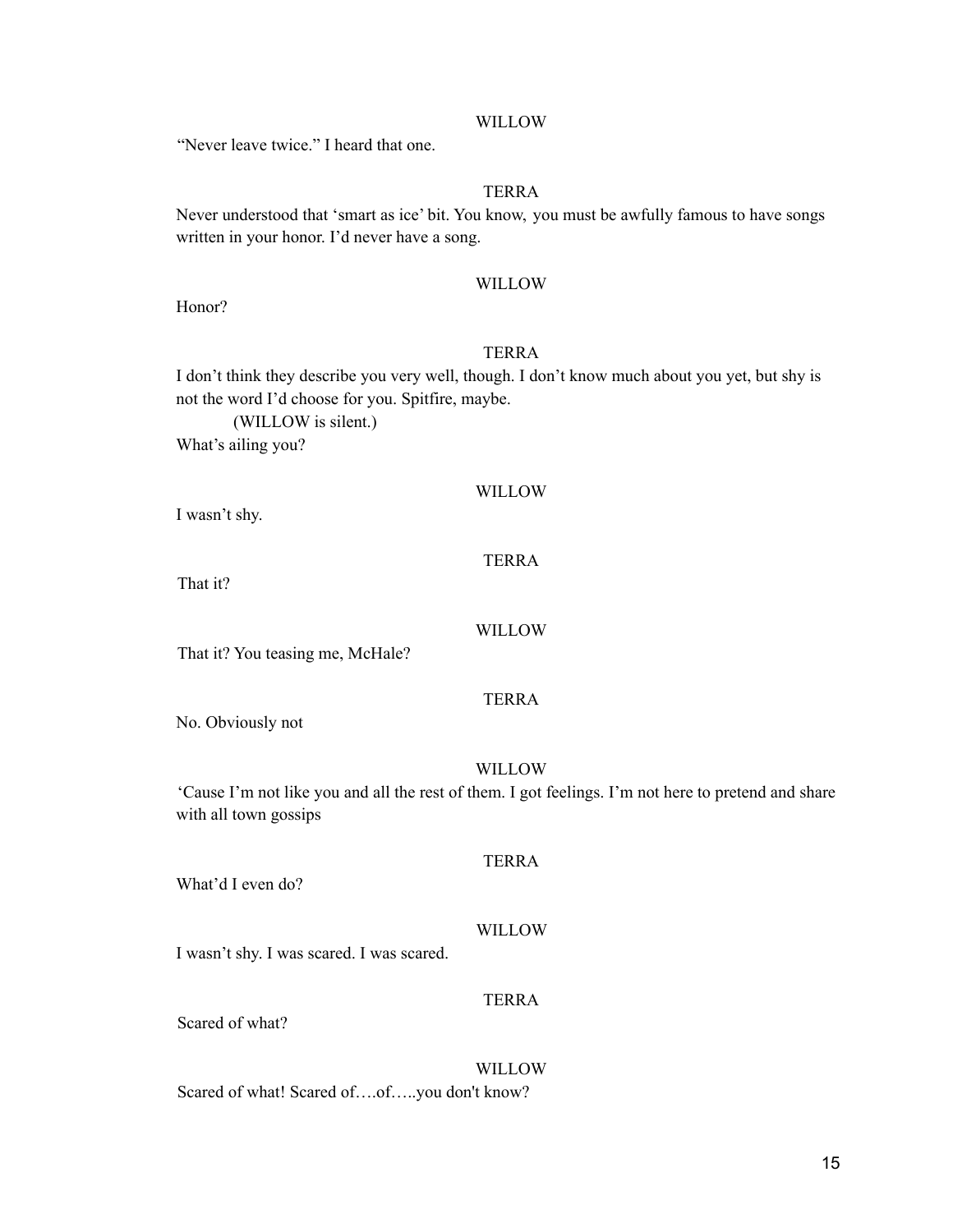I've never known less in my life. Willow, what were you scared of?

## WILLOW

You don't know. I thought everyone knew. Cletus, Ms. Betty-

#### TERRA

Knew what?

#### WILLOW

What my daddy does to me. I don't know how you couldn't know. They talk about it. They think I don't notice how their conversation stops when I walk in. How they scan my arms for bruises. I know they know. Ms. Betty saw it happen. 'Bout seven months ago I had upset daddy one day. Didn't make him his breakfast like Momma used to, so he dragged me upstairs to his room….I can see Ms. Betty's house from his window. She was there that day, staring at me. I watched her close the curtains.

## TERRA

Oh, Willow. Oh, God, Willow. I….you must....I should have paid attention. I was just so wrapped up in my life I never even thought about …never tried to notice.....I could have

#### WILLOW

TERRA

What? Could have what? Apologized? Make promises, then do nothing?

| Willow, I'm sorry.      |               |
|-------------------------|---------------|
| You said.               | <b>WILLOW</b> |
|                         | (Low thunder) |
| How many people know?   | <b>TERRA</b>  |
| Everyone knows.         | WILLOW        |
| But NeilIrving couldn't | <b>TERRA</b>  |
| Irving knows.           | <b>WILLOW</b> |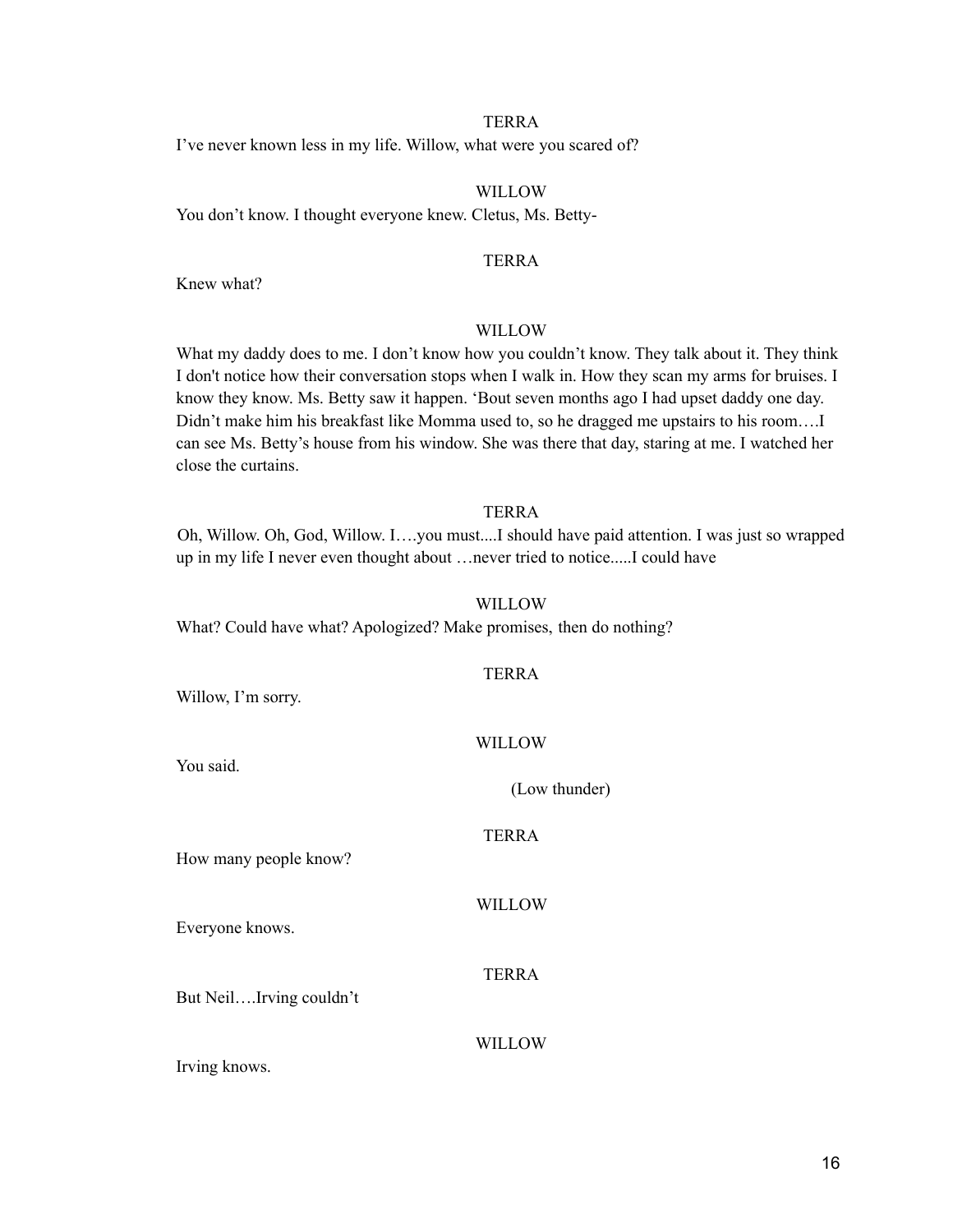WILLOW

TERRA

WILLOW

TERRA

Irving…..I…..Willow, that's awful….If I could-

I don't need your pity.

It's not

I don't want your pity!

Willow

#### WILLOW

Don't touch me. Don't….don't.

(Beat. BUSYBODIES, MS. BETTY, CLETUS saunter back in.)

#### BUSYBODIES

We heard all the screaming. Just wanted to make sure it was...alright.

## TERRA

Ignore-

#### WILLOW

You knew.

#### **CLETUS**

Speak up child, can hardly hear you.

BUSYBODIES Ever since she was a girl she had the smallest voice. Why in the Christmas pageant-

## WILLOW

He hurt me and you knew. You watched.

## MS. BETTY

What?

## WILLOW

You. Watched. I cried for help and you heard me and you did nothing.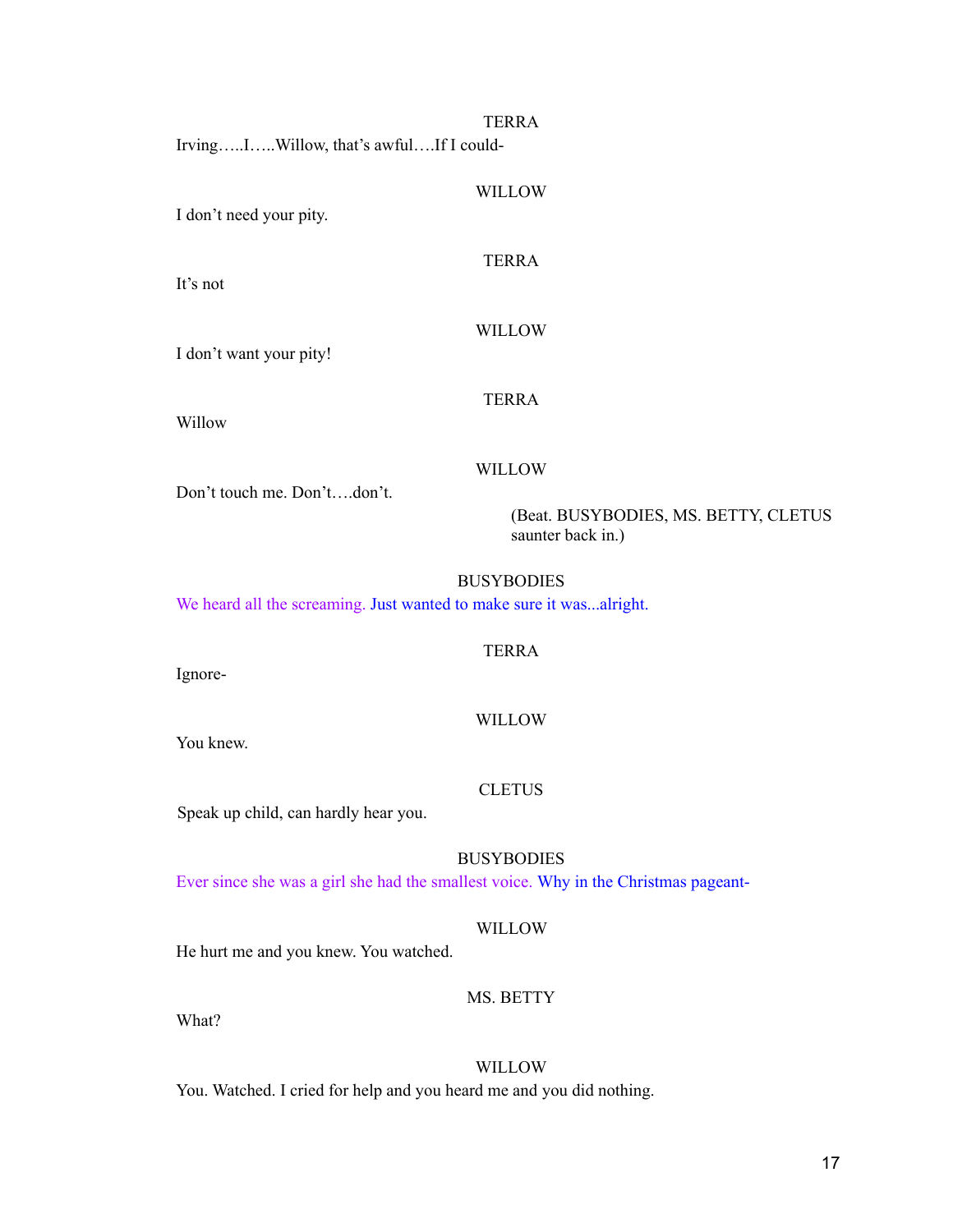I begged God that you'd save me and you did nothing. I pray you all feel a fraction of what I've lived through.

## **BUSYBODIES**

Now, don't be hysterical.These things are delicate. They weren't our business.

## WILLOW

Not your business?

#### BUSYBODIES

Girl

#### WILLOW

I was a child. A child. Look at me when I speak to you. Look at me. Look at me! One of you….one of you….just look at me. God Damn you. All of you. Every single one.

(IRVING and NEIL run in, wildly happy.)

## IRVING/NEIL

It was the most amazing thing. I could feel my skin prickle with the wind/ Terra Anne I don't know what happened by it was a miracle. A bonafide miracle.

#### TERRA

What's going on? What's happening? Why are you two together?

| Rain clouds.                           | <b>IRVING and NEIL</b> |
|----------------------------------------|------------------------|
| Swirling rain clouds.                  | <b>NEIL</b>            |
| Over your farm.                        | <b>IRVING</b>          |
| Looked like it would burst any minute. | <b>NEIL</b>            |
| Any second.                            | <b>IRVING</b>          |
| Any minute.                            | NEIL.                  |